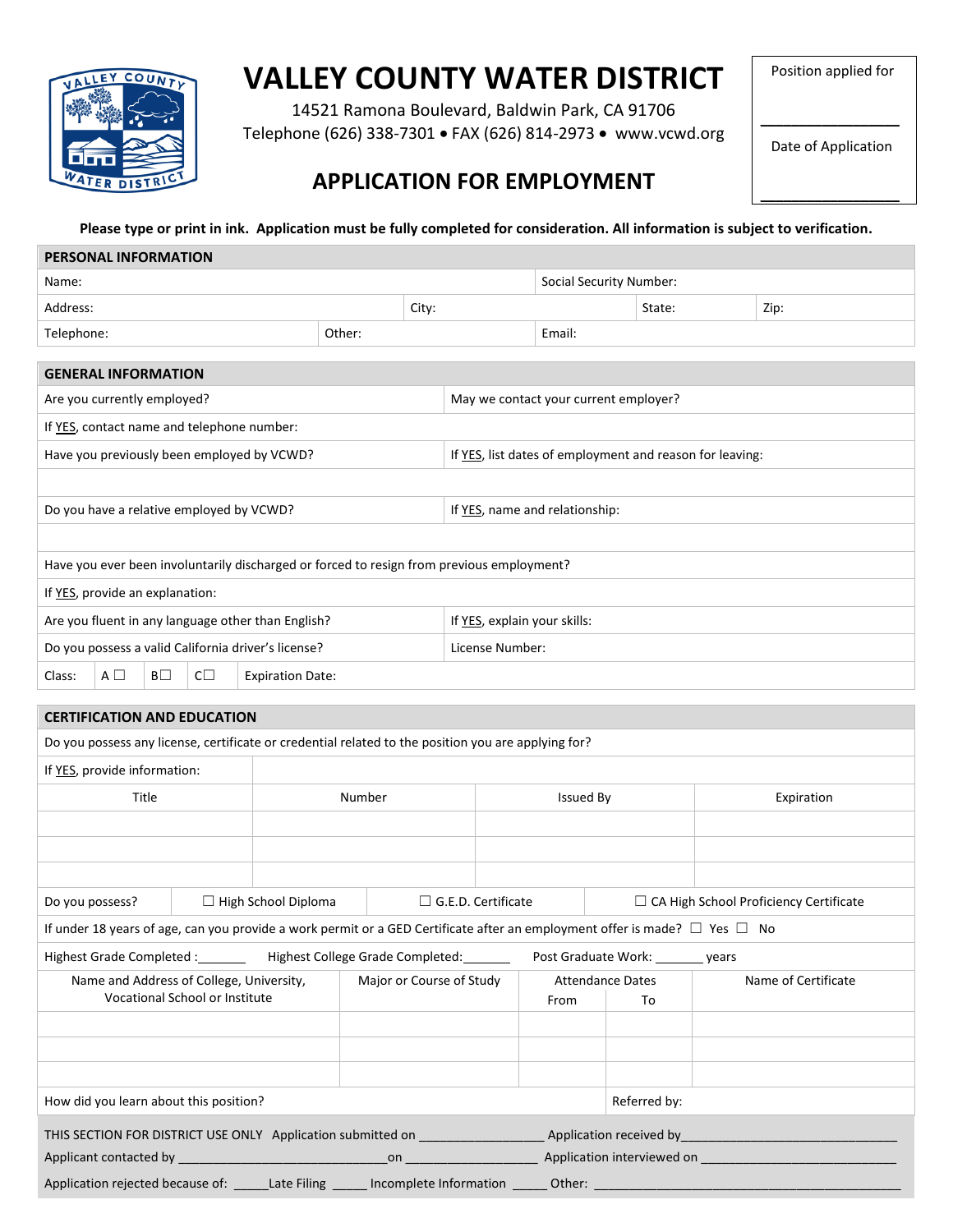### **PREVIOUS EMPLOYMENT**

| 1. List most recent employer first. 2. Use different blocks for different positions with same employer. 3. List all experience, paid or voluntary,<br>related to position applied for. 4. Attach additional pages if needed.<br>Phone:<br>Address:<br>Supervisor:<br>Responsibilities:<br>To:<br>Reason for Leaving:<br>From:<br>May we contact your previous supervisor for a reference?<br>$YES$    <br><b>NO</b><br>$\mathbb{R}^n$<br>Phone:<br>Supervisor:<br>Reason for Leaving:<br>To:<br>YES $\Box$<br>NO<br>May we contact your previous supervisor for a reference? | <b>PREVIOUS EIVIPLOYIVIEN I</b> |  |  |  |  |  |
|------------------------------------------------------------------------------------------------------------------------------------------------------------------------------------------------------------------------------------------------------------------------------------------------------------------------------------------------------------------------------------------------------------------------------------------------------------------------------------------------------------------------------------------------------------------------------|---------------------------------|--|--|--|--|--|
|                                                                                                                                                                                                                                                                                                                                                                                                                                                                                                                                                                              |                                 |  |  |  |  |  |
|                                                                                                                                                                                                                                                                                                                                                                                                                                                                                                                                                                              | Company:                        |  |  |  |  |  |
|                                                                                                                                                                                                                                                                                                                                                                                                                                                                                                                                                                              |                                 |  |  |  |  |  |
|                                                                                                                                                                                                                                                                                                                                                                                                                                                                                                                                                                              | Job Title:                      |  |  |  |  |  |
|                                                                                                                                                                                                                                                                                                                                                                                                                                                                                                                                                                              |                                 |  |  |  |  |  |
|                                                                                                                                                                                                                                                                                                                                                                                                                                                                                                                                                                              |                                 |  |  |  |  |  |
|                                                                                                                                                                                                                                                                                                                                                                                                                                                                                                                                                                              |                                 |  |  |  |  |  |
|                                                                                                                                                                                                                                                                                                                                                                                                                                                                                                                                                                              |                                 |  |  |  |  |  |
|                                                                                                                                                                                                                                                                                                                                                                                                                                                                                                                                                                              | Company:                        |  |  |  |  |  |
|                                                                                                                                                                                                                                                                                                                                                                                                                                                                                                                                                                              | Address:                        |  |  |  |  |  |
|                                                                                                                                                                                                                                                                                                                                                                                                                                                                                                                                                                              | Job Title:                      |  |  |  |  |  |
|                                                                                                                                                                                                                                                                                                                                                                                                                                                                                                                                                                              | Responsibilities:               |  |  |  |  |  |
|                                                                                                                                                                                                                                                                                                                                                                                                                                                                                                                                                                              | From:                           |  |  |  |  |  |
|                                                                                                                                                                                                                                                                                                                                                                                                                                                                                                                                                                              |                                 |  |  |  |  |  |
|                                                                                                                                                                                                                                                                                                                                                                                                                                                                                                                                                                              |                                 |  |  |  |  |  |

| Company:                                                 |     |                     | Phone:      |  |
|----------------------------------------------------------|-----|---------------------|-------------|--|
| Address:                                                 |     |                     | Supervisor: |  |
| Job Title:                                               |     |                     |             |  |
| Responsibilities:                                        |     |                     |             |  |
| From:                                                    | To: | Reason for Leaving: |             |  |
| May we contact your previous supervisor for a reference? |     | YES                 | NO.         |  |

| <b>MILITARY SERVICE</b>           |                    |     |
|-----------------------------------|--------------------|-----|
| Branch:                           | From:              | To: |
| Rank at Discharge:                | Type of Discharge: |     |
| If other than honorable, explain: |                    |     |

#### **CERTIFICATION BY APPLICANT (Please read carefully before signing)**

I hereby certify that all statements made by me in this application are true and complete to the best of my knowledge and understand that if employed, any misstatement or omission of material fact on this application will forfeit my rights of employment with Valley County Water District. If I receive a conditional offer of employment, I further agree to submit to a pre-hire physical examination, including drug abuse screening, and to submit proof of age and right to work in the United States, as may be required.

Signature: Date: Date: Printed Name: Printed Name: Date: Date: Date: Date: Date: Date: Date: Date: Date: Date: Date: Date: Date: Date: Date: Date: Date: Date: Date: Date: Date: Date: Date: Date: Date: Date: Date: Date: Dat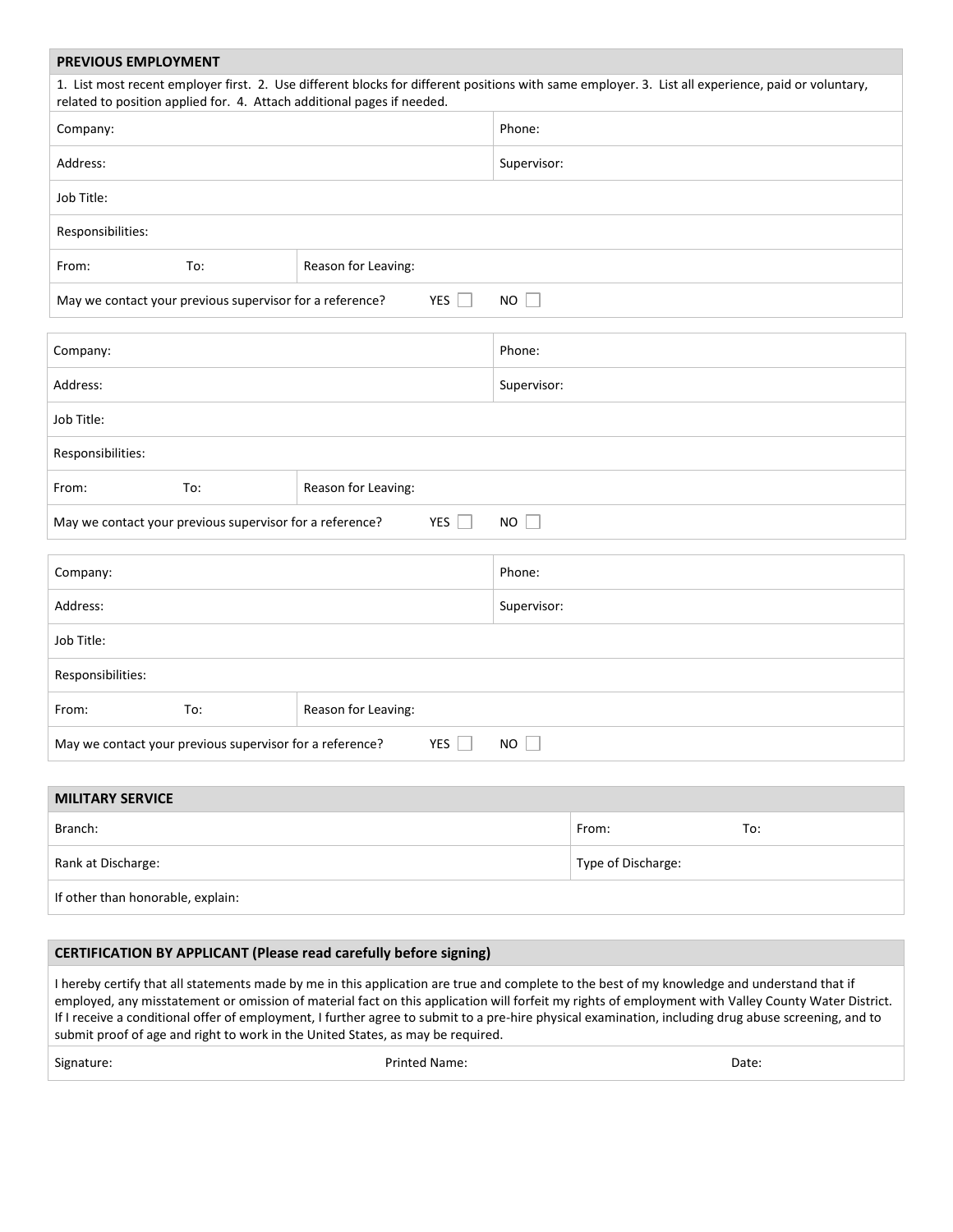#### **REFERENCES**

May Valley County Water District contact **YOUR PAST EMPLOYERS** for references? ☐ Yes ☐ No If yes, then read the following statements and sign your name on the line below. I authorize Valley County Water District to obtain employment information from any previous employer. A photocopy of this authorization will be considered to be as valid as the original.

| May Valley County Water District contact YOUR PRESENT EMPLOYER for references? $\square$ Yes $\square$ No                                      |
|------------------------------------------------------------------------------------------------------------------------------------------------|
| If YES, then read the following statements and sign your name on the line below: I authorize Valley County Water District to obtain employment |
| information from my current employer. A photocopy of this authorization will be considered to be as valid as the original.                     |

Signature Date \_\_\_\_\_\_\_\_

Have you passed any examination for employment given by Valley County Water District in the last two years?  $\Box$  Yes  $\Box$  No

Signature Date \_\_\_\_\_\_\_\_

If YES, list examination titles and dates passed **with a set of the set of the set of the set of the set of the set of the set of the set of the set of the set of the set of the set of the set of the set of the set of the** 

List names used in the past, including names used in other records:

Type of Examination

☐ OPEN ☐ PROMOTIONAL ☐ SPECIAL

#### **READ AND COMPLETE BELOW – Complete Work Experience**

The following statements are general conditions for employment. This application does not constitute an offer for employment, merely the opportunity to compete for the position. Your application is subject to review and may be rejected at any time if shown that you do not meet the qualifications specified in the job description for the position for which you are applying. Please read and initial the following two statements, then sign and date the application.

| If I receive a conditional offer of employment, I may be required to undergo a drug abuse screening test prior to appointment |              |
|-------------------------------------------------------------------------------------------------------------------------------|--------------|
| and I must meet background standards and be medically capable of performing the essential job duties (with an                 |              |
| accommodation if needed). (New Employees Only)                                                                                | Initial Here |
|                                                                                                                               |              |

I also understand that this application, supplements and attachments become the property of Valley County Water District. \_\_\_\_\_\_ \_\_\_\_\_\_\_\_ Initial Here

I certify that all statements on this application form and attachments are true and complete to the best of my knowledge. I understand that false, misleading or incomplete information shall be sufficient cause for disqualification or dismissal and other penalties as may be prescribed by law.

Signature Date \_\_\_\_\_\_\_\_\_